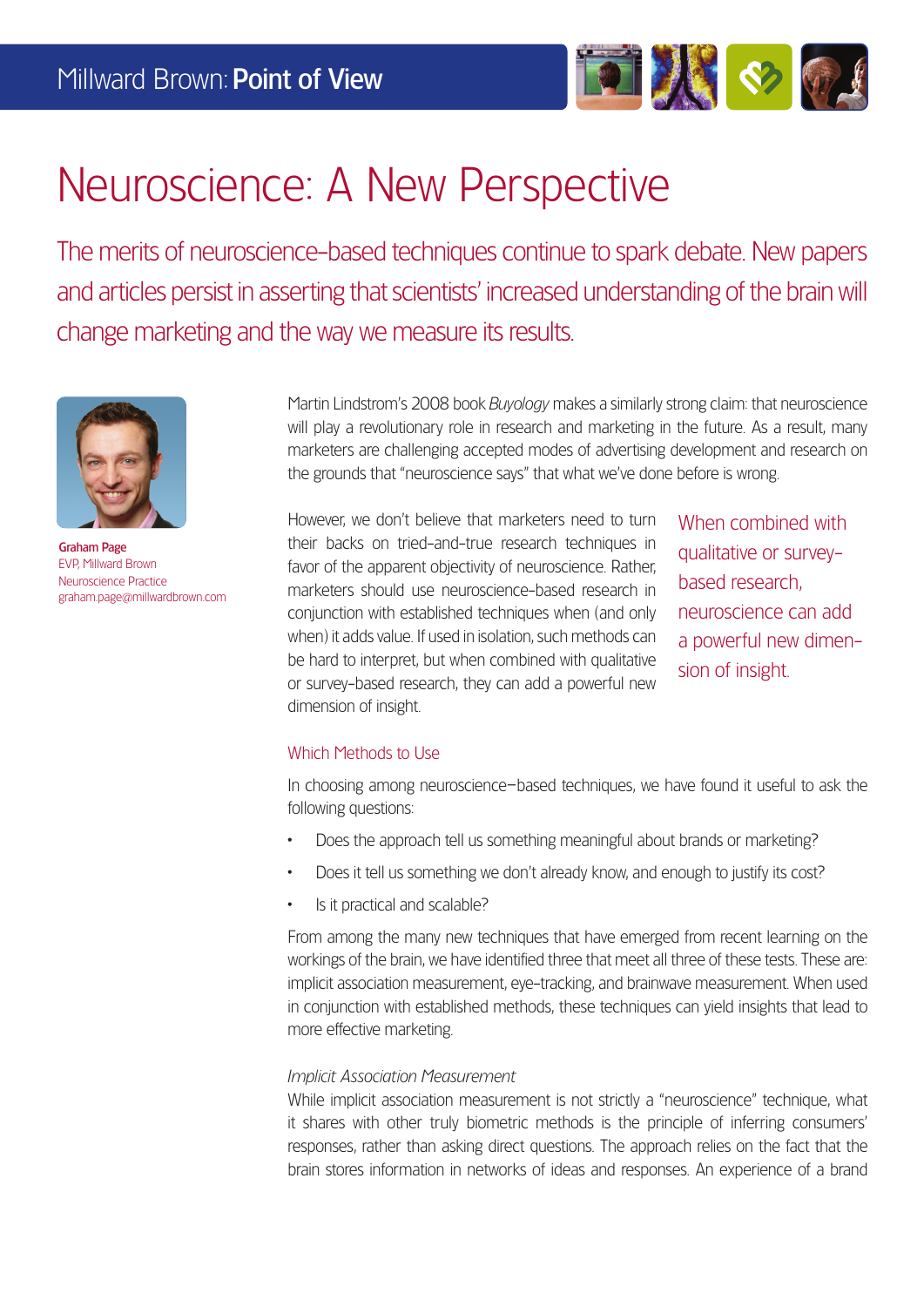

Implicit association techniques help reveal the "raw" ideas stirred up by brands and ads before any filtering for sense or social desirability has taken place.

or ad leaves residual levels of activation in these networks. Because the brain is likely to reuse recently activated ideas or responses, those levels of activation can be measured by the degree to which they influence subsequent performance on related tasks.

Implicit association methods have a long history of use in cognitive psychology to infer unstated processes and responses. To market researchers, they offer insight into a level of communication that can't be tapped through explicit questioning. They help reveal the "raw" ideas stirred up by brands and ads before any filtering for sense or social desirability has taken place. Our clients have used these methods to understand the associations activated by brands, by ads, and by stimuli that may be hard to discuss, such as brand names, logos, and other sensory elements of brand identity.

We recently used this approach as part of our research on a new TV ad for a major FMCG/CPG manufacturer. The ad, which was meant to convey the sense that the featured product was an indulgent pleasure, included both suggestive content and a dominant male character. While traditional testing left no doubt that the ad was not positively received, the implicit association technique helped us understand why. It revealed that while the intended themes of sensuality and indulgence were in fact evoked, themes of dominance and humiliation also emerged, driven by the main character. It also brought to light associations with "unholiness" among respondents who described themselves as religious. (This was not an idea that they verbalized in response to direct questioning.) The ad was not aired, but the implicit measures provided significant learning about the appropriate themes for future ads in this market.

Another example comes from Poland, where we recently conducted some logo research for a financial services client. Consumers often have trouble articulating their reactions to

logos, as they are not usually objects of considered thought. But their colors and shapes convey a great deal of nuance and symbolism that does influence people's responses. In this case, we found that the results from explicit ratings correlated with results from our implicit test, but the implicit method more clearly identified a winner. (See Figure 1.)



On the whole, we've found that this type of approach allows us to see in more depth whether a brand is achieving its desired positioning or if a campaign or logo has the potential to shape a brand's perceptions in the intended way. However, implicit associations clearly don't tell the whole story. Conscious responses must be captured to understand how messages are processed and how persuasive and compelling they are.

#### *Eye-tracking*

Eye-tracking is now widely used, in part because in recent years it has become simpler to implement and more affordable. We have used this approach in several markets and have found it to be a useful diagnostic tool that helps to explain the results of traditional survey instruments. Figures 2 and 3 show the results for a scene from the "Car Bakers" execution for Skoda Fabia. A Link study found this ad to be powerfully branded to Skoda but relatively weakly branded to Fabia. Eye-tracking helped explain why. When the Skoda brand is affixed to the

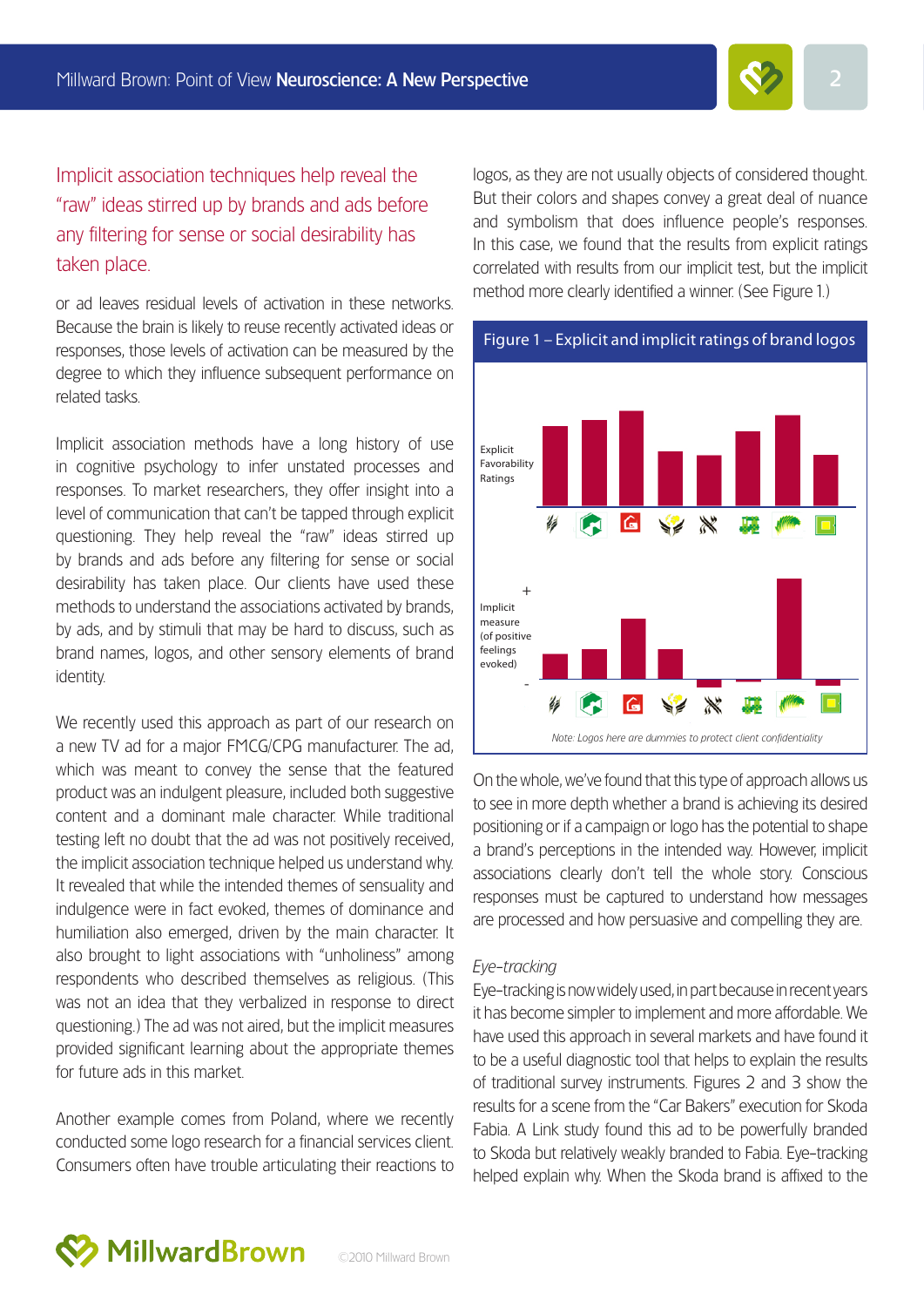





car, visual attention is clearly focused on it, but when the Fabia nameplate is mentioned, visual attention is dispersed.

The benefits of eye-tracking are clear: Eye movements indicate the focus of visual attention with more detail and accuracy than self-reported answers. Of course, the method doesn't reveal why a particular area catches the eye or how people respond to what their eyes fall on. That type of information requires additional survey-based or qualitative study. But eyetracking provides realistic evidence of what people are likely to look at, which makes it a powerful aid in evaluating advertising creative.

#### *Brainwave Measurement*

Brainwave measurement is a difficult area for marketers to navigate, both because of the complexity of the process and the wide variety of systems available. We have examined a number of systems and are primarily working with the U.S.- based EmSense to integrate electroencephalography (EEG) and other biometrics with results obtained using traditional survey tools.

We have chosen EmSense because the company's technology is more scalable and cost-effective  $-$  and therefore more useful — than conventional EEG methods. EmSense uses a simple headband with dry electrodes to collect EEG and secondary biometric data, such as heart rate, respiration, blink rate, and body temperature. This equipment is not only simple for researchers to use, but is much less intimidating for participants than conventional "wet" EEG equipment.

Brainwave data can provide a record of participants' reactions to an ad on a moment-by-moment basis. This can be very useful information because many of these responses are so quick and fleeting that viewers may not even remember them, let alone be able to objectively report them.

Figure 4 shows the results of this approach for the Dove "Evolution" film, which illustrates the process of preparing a model for a photo shoot and then digitally enhancing the results. Quantitative copytesting research found this film to be engaging, emotionally resonant, and a powerful communicator of the core idea. The EmSense data illustrated the cognitive and emotional paths that respondents travelled as they viewed the ad. At the point where it becomes clear that the film is about the creation of a billboard, we observe a peak in both positive emotion and cognition, followed by much more negative emotions as the implications sink in. This sequence of responses is a powerful illustration of how the ad





**MillwardBrown** 

©2010 Millward Brown